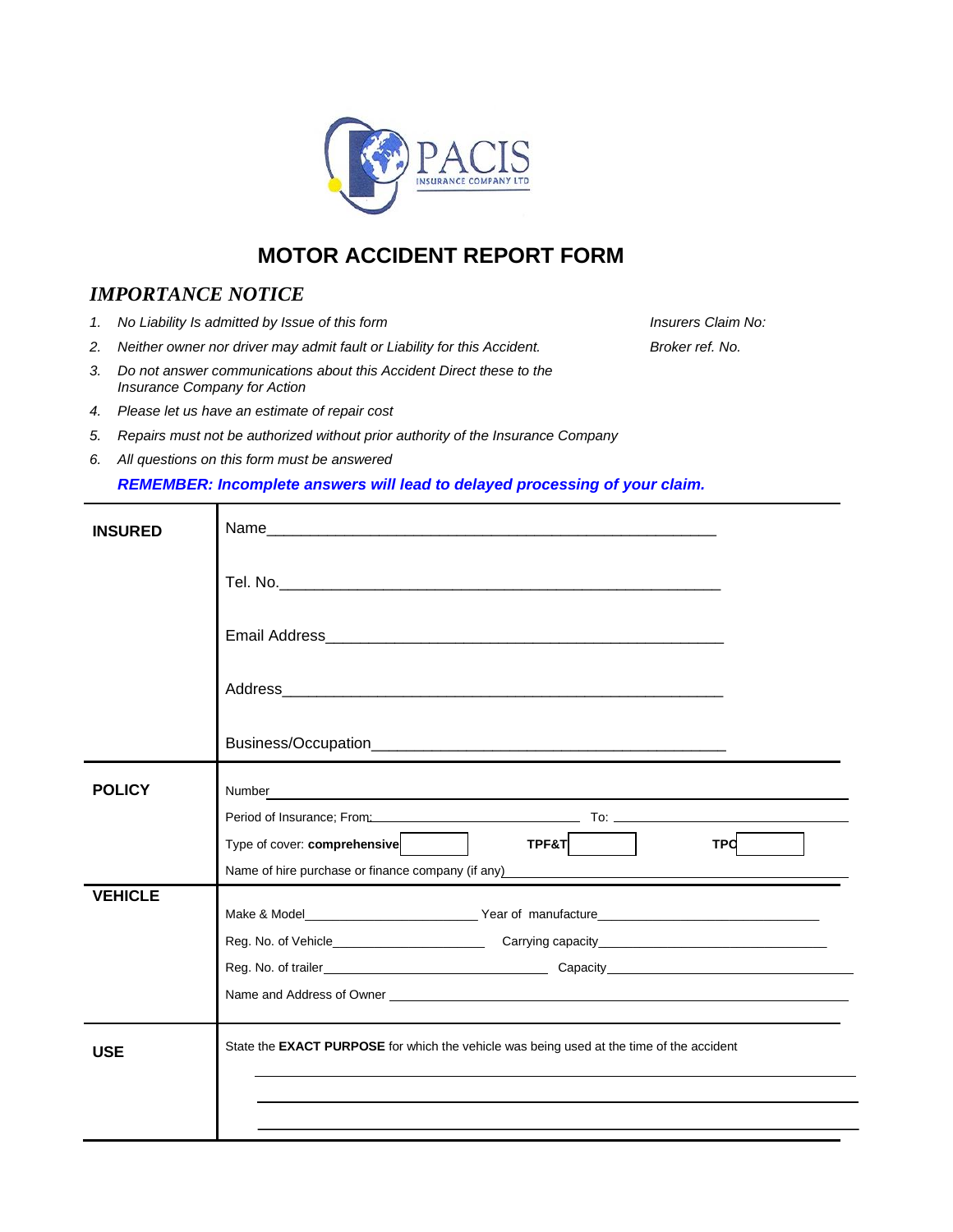| <b>COMMERCIAL</b><br><b>VEHICLES</b>    |                                                                                                                                                                                                                                                                                                |
|-----------------------------------------|------------------------------------------------------------------------------------------------------------------------------------------------------------------------------------------------------------------------------------------------------------------------------------------------|
|                                         |                                                                                                                                                                                                                                                                                                |
|                                         |                                                                                                                                                                                                                                                                                                |
|                                         |                                                                                                                                                                                                                                                                                                |
| <b>DRIVER'S</b>                         | Name and the contract of the contract of the contract of the contract of the contract of the contract of the contract of the contract of the contract of the contract of the contract of the contract of the contract of the c                                                                 |
| <b>DETAILS</b> (even<br>if the insured) |                                                                                                                                                                                                                                                                                                |
|                                         |                                                                                                                                                                                                                                                                                                |
|                                         | Is he/she employed by you?<br><b>Yes</b><br>No.                                                                                                                                                                                                                                                |
|                                         | How long has he/she been in your service? _______________                                                                                                                                                                                                                                      |
|                                         | Was he/she driving with your permission?<br>Yes<br>No                                                                                                                                                                                                                                          |
|                                         | How long has he/she been driving motor vehicles?                                                                                                                                                                                                                                               |
|                                         | Was he/she in any way to blame for the accident?<br>No<br>Yes                                                                                                                                                                                                                                  |
|                                         | Did he/she admit liability?<br>Yes<br>No                                                                                                                                                                                                                                                       |
|                                         | Has he/she had any previous accidents?<br>Yes<br>No                                                                                                                                                                                                                                            |
|                                         | If so, how many, an approximate date? example and the set of the set of the set of the set of the set of the set of the set of the set of the set of the set of the set of the set of the set of the set of the set of the set<br>Has he any conviction for any offence in connection with any |
|                                         | motor vehicle or any charges pending?<br>Yes<br>No                                                                                                                                                                                                                                             |
|                                         |                                                                                                                                                                                                                                                                                                |
|                                         | Does he/she hold a full or provisional license to drive this vehicle?<br>Full<br>Provisional<br>If full, state date when driving test first passed _____________________________<br>Number                                                                                                     |
|                                         | Does he/she own a Motor Vehicle?<br>Yes<br>No.                                                                                                                                                                                                                                                 |
|                                         | If so, give name and address of Insurer<br><u>Example 2001</u>                                                                                                                                                                                                                                 |
|                                         |                                                                                                                                                                                                                                                                                                |
|                                         |                                                                                                                                                                                                                                                                                                |
| <b>ACCIDENT</b>                         | Date and the contract of the contract of the contract of the contract of the contract of the contract of the contract of the contract of the contract of the contract of the contract of the contract of the contract of the c<br>Time<br>a.m./p.m.                                            |
|                                         | Place Place                                                                                                                                                                                                                                                                                    |
|                                         | Type of road surface.                                                                                                                                                                                                                                                                          |
|                                         |                                                                                                                                                                                                                                                                                                |
|                                         |                                                                                                                                                                                                                                                                                                |
|                                         | What lights were showing on your vehicle?<br>What lights were showing on your vehicle?                                                                                                                                                                                                         |
|                                         |                                                                                                                                                                                                                                                                                                |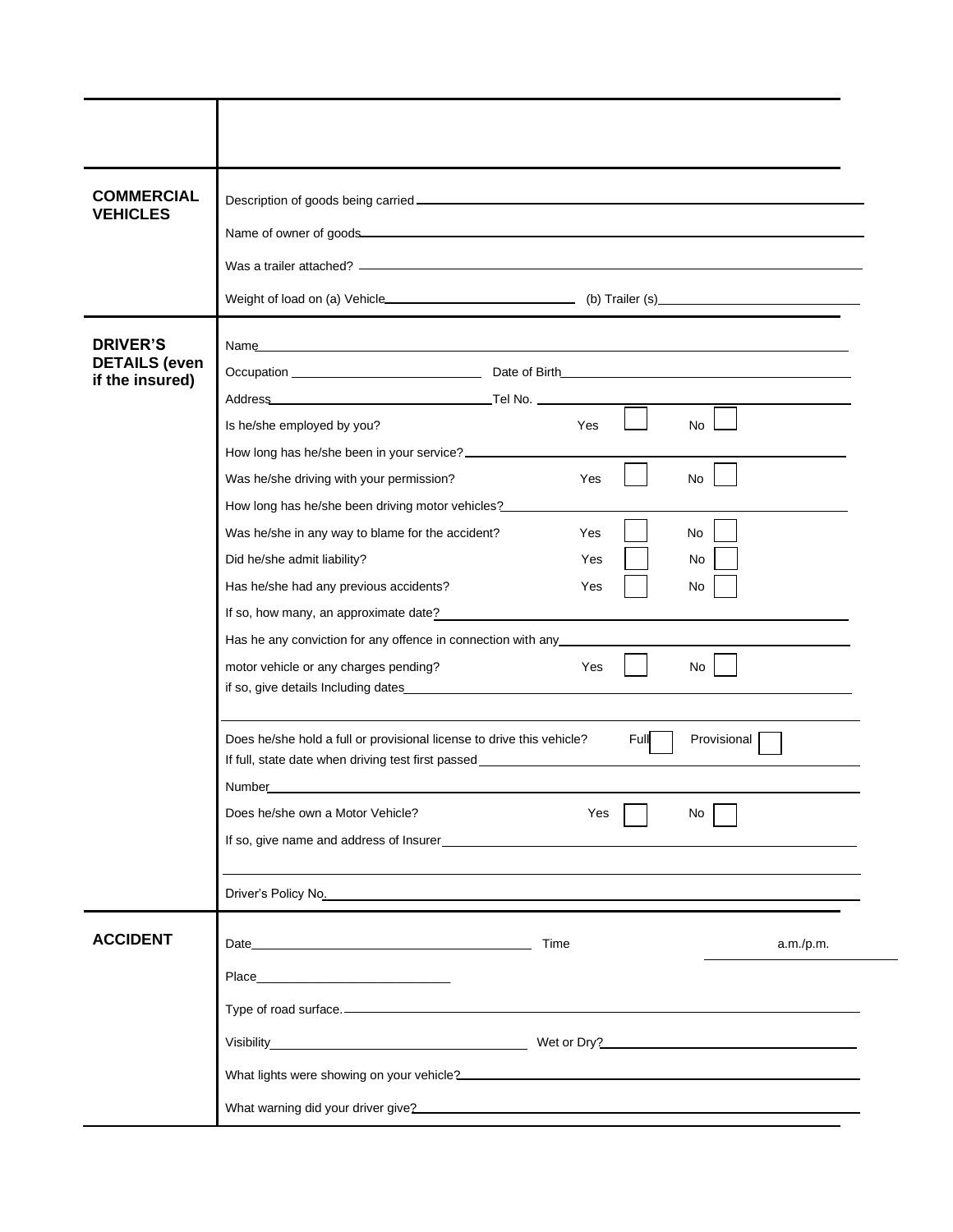| <b>PLAN OF</b><br><b>ACCIDENT</b>                                      | DRAW SKETCH Stating approximate measurements showing position of vehicle and persons concerned and<br>the direction In which they were travelling. Also show type and position of traffic signs, skid marks, pedestrian<br>crossing and any other information. |
|------------------------------------------------------------------------|----------------------------------------------------------------------------------------------------------------------------------------------------------------------------------------------------------------------------------------------------------------|
|                                                                        |                                                                                                                                                                                                                                                                |
|                                                                        |                                                                                                                                                                                                                                                                |
| <b>STATEMENT</b><br><b>BY DRIVER</b>                                   |                                                                                                                                                                                                                                                                |
|                                                                        |                                                                                                                                                                                                                                                                |
| <b>STATEMENT</b><br><b>BY THE</b><br><b>OWNER OR</b><br><b>INSURED</b> |                                                                                                                                                                                                                                                                |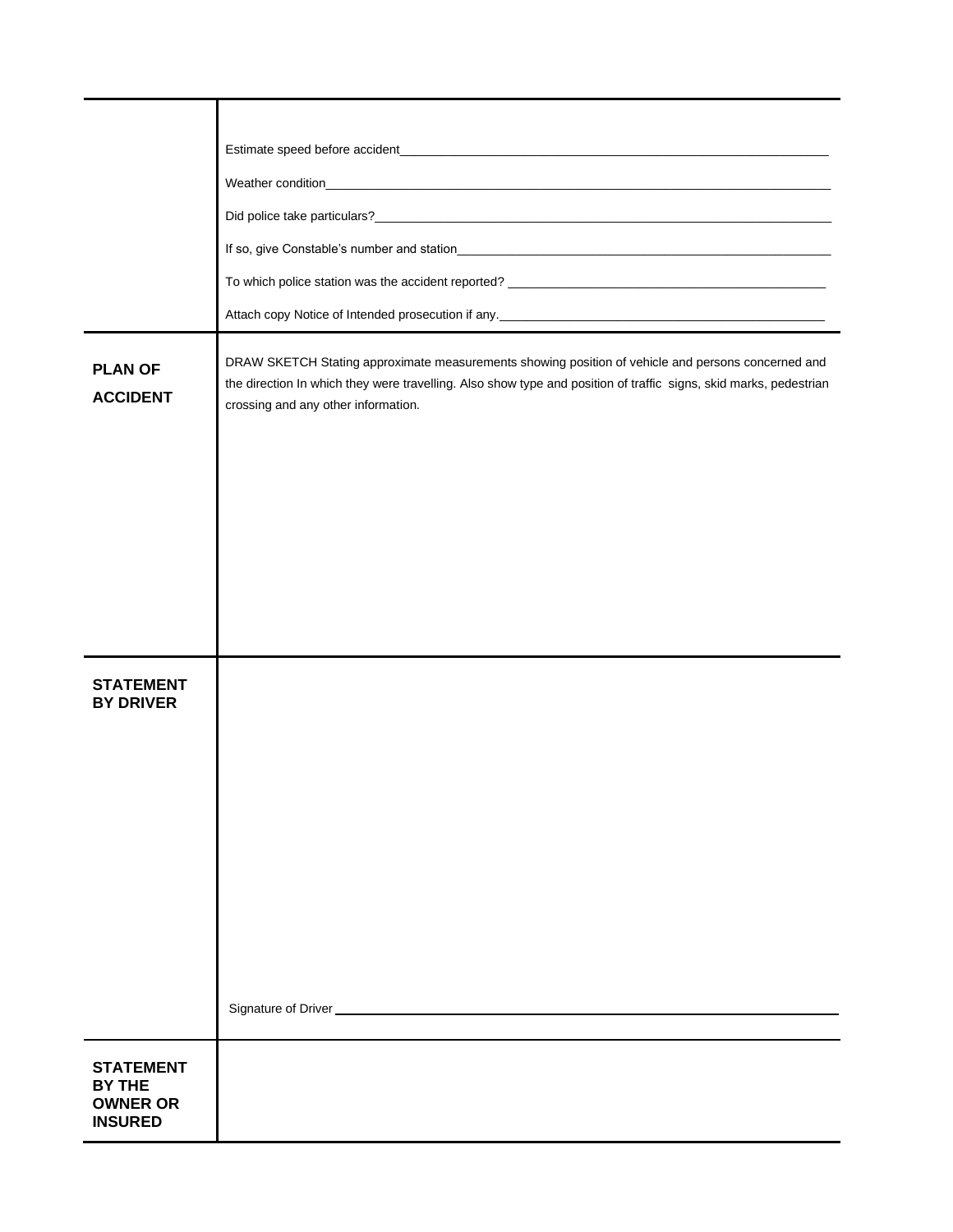| <b>DAMAGE TO</b>                       |                                                                                                                                                                        |                |                        |                          |
|----------------------------------------|------------------------------------------------------------------------------------------------------------------------------------------------------------------------|----------------|------------------------|--------------------------|
| <b>INSURED</b><br><b>VEHICLE</b>       |                                                                                                                                                                        |                |                        |                          |
|                                        | (IN ALL CASES WHERE YOUR VEHICLE IS DAMAGED AND YOU ARE ENTITLED TO<br>CLAIM UNDER YOUR POLICY, PLEASE SEND AT ONCE TO THE COMPANY AN<br><b>ESTIMATE FOR REPAIRS).</b> |                |                        |                          |
|                                        |                                                                                                                                                                        |                |                        |                          |
|                                        | Tel. No <u>example and is the vehicle</u> still in use? Yes    <br>No                                                                                                  |                |                        |                          |
|                                        |                                                                                                                                                                        |                |                        |                          |
| <b>OTHER</b><br><b>VEHICLE</b>         | Name and address of owner                                                                                                                                              |                | Reg. No.               | Name of insurer          |
| <b>INVOLVED</b>                        |                                                                                                                                                                        |                |                        |                          |
|                                        |                                                                                                                                                                        |                |                        |                          |
| <b>DAMAGED</b>                         | Name and address of owner                                                                                                                                              |                |                        | <b>Property damaged</b>  |
| <b>PROPERTY</b>                        |                                                                                                                                                                        |                |                        |                          |
|                                        |                                                                                                                                                                        | Relationship   | If Driver or Passenger |                          |
| <b>PERSONS</b><br><b>INJURED</b>       | Name and address                                                                                                                                                       | to the insured | Reg. No. of vehicle    | <b>Apparent injuries</b> |
|                                        |                                                                                                                                                                        |                |                        |                          |
|                                        |                                                                                                                                                                        |                |                        |                          |
|                                        |                                                                                                                                                                        |                |                        |                          |
|                                        |                                                                                                                                                                        |                |                        |                          |
| <b>INDEPENDENT</b><br><b>WITNESSES</b> | <b>Name</b>                                                                                                                                                            | <b>Address</b> |                        |                          |